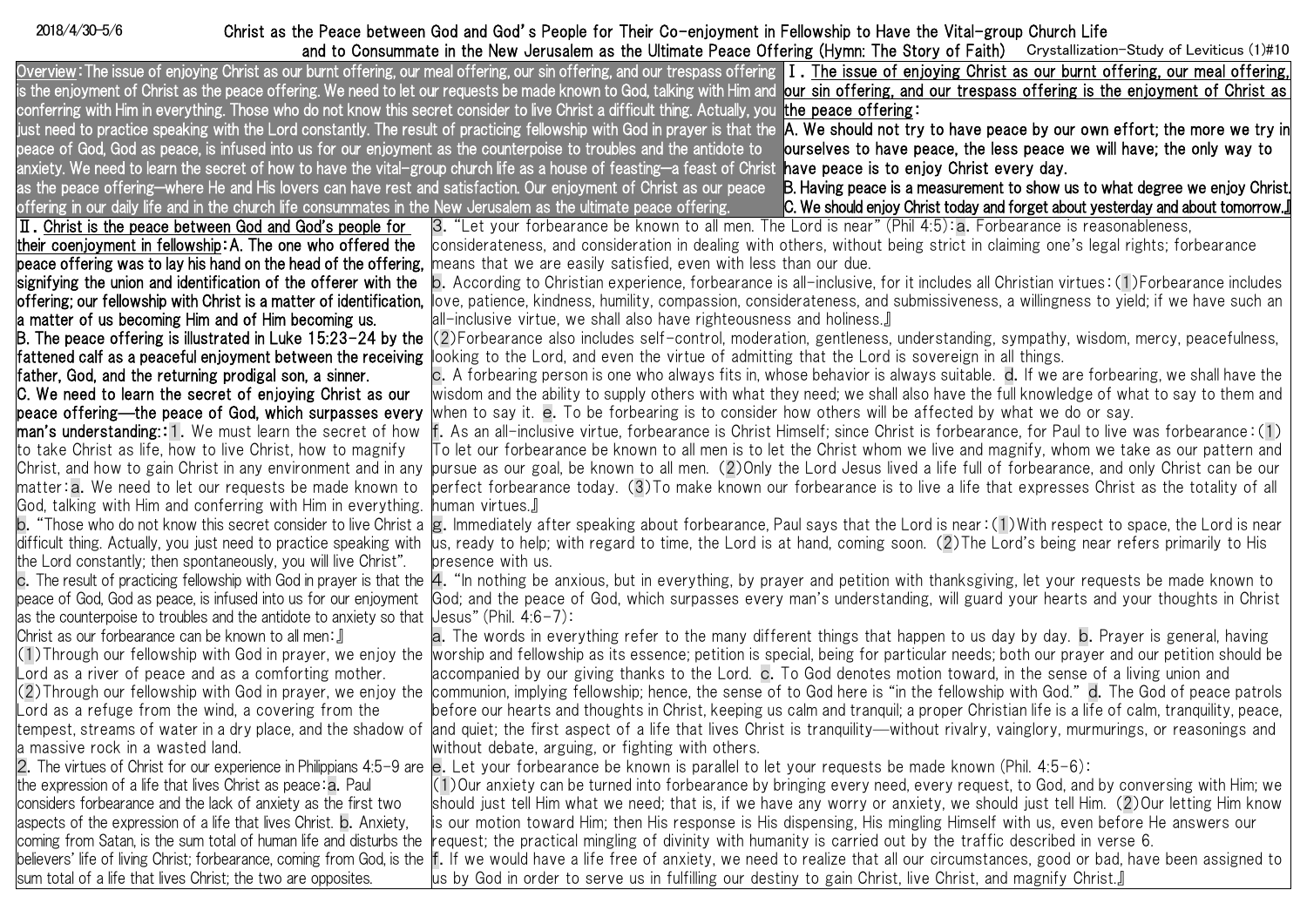| $\boxed{\rm I\!I\!I}$ . We need to learn the secret of how to have the vital-group church life as a house of feasting—a feast of Christ as the        | <b>IV.</b> Our enjoyment of Christ as our peace offering in our daily |
|-------------------------------------------------------------------------------------------------------------------------------------------------------|-----------------------------------------------------------------------|
| peace offering—where He and His lovers can have rest and satisfaction:                                                                                | life and in the church life consummates in the New Jerusalem          |
| A. This church life is produced by the resurrection life. B. This church life is composed of cleansed sinners.                                        | as the ultimate peace offering:                                       |
| C. This church life is outwardly poor and afflicted. D. This church life is a life of feasting in and with the presence of the Lord.                  | A. Jerusalem means "the foundation of peace."                         |
| E. This church life has more sisters than brothers.                                                                                                   | B. The New Jerusalem is the Triune God to be our peace, to            |
| F. In this church life there are the functions of Martha (diligently serving the Lord), Lazarus (testifying of the resurrection life), þe our safety. |                                                                       |
| and Mary (pouring out her absolute love on the Lord).                                                                                                 | C. The whole New Jerusalem will be an entity of peace.                |
| Day 1 Lev. 3:1 And if his offering is a sacrifice of peace offerings, if he presents it                                                               | «Composition for prophecy»                                            |
| from the herd, whether male or female, he shall present it without blemish before                                                                     |                                                                       |
| Jehovah. 2 And he shall lay his hand on the head of his offering and slaughter it at the                                                              |                                                                       |
| entrance of the Tent of Meeting, and Aaron's sons the priests shall sprinkle the blood                                                                |                                                                       |
| on and around the altar.                                                                                                                              |                                                                       |
| Day 2 Lev. 3:8 And he shall lay his hand on the head of his offering and slaughter it                                                                 |                                                                       |
| before the Tent of Meeting, and Aaron's sons shall sprinkle its blood on and around                                                                   |                                                                       |
| the altar.                                                                                                                                            |                                                                       |
| Phil. 4:12 I know also how to be abased, and I know how to abound; in everything and                                                                  |                                                                       |
| in all things I have learned the secret both to be filled and to hunger, both to abound                                                               |                                                                       |
| and to lack.                                                                                                                                          |                                                                       |
| Day 3 $\vert$ Isa. 66:12 $\cdots$ now am extending to her Peace like a river, And the glory of the                                                    |                                                                       |
| nations Like an overflowing stream; And you will nurse, you will be carried on the hip,                                                               |                                                                       |
| And you will be bounced on the knees. 13 As one whom his mother comforts,                                                                             |                                                                       |
| So will I comfort you; And you will be comforted in Jerusalem.                                                                                        |                                                                       |
| Isa. 32:2 And a man will be like a refuge from the wind And a covering from the                                                                       |                                                                       |
| tempest, Like streams of water in a dry place, Like the shadow of a massive rock in                                                                   |                                                                       |
| a wasted land                                                                                                                                         |                                                                       |
| Day 4 Phil. 4:5 Let your forbearance be known to all men. The Lord is near.                                                                           |                                                                       |
| 8 Finally, brothers, what things are true, what things are dignified, what things are                                                                 |                                                                       |
| righteous, what things are pure, what things are lovely, what things are well spoken of,                                                              |                                                                       |
|                                                                                                                                                       |                                                                       |
| if there is any virtue and if any praise, take account of these things.                                                                               |                                                                       |
| Day 5 Phil. 4:5 $\cdots$ The Lord is near 6 In nothing be anxious, but in everything,                                                                 |                                                                       |
| by prayer and petition with thanksgiving, let your requests be made known to God;                                                                     |                                                                       |
| 7 And the peace of God, which surpasses every man's understanding, will guard                                                                         |                                                                       |
| your hearts and your thoughts in Christ Jesus.                                                                                                        |                                                                       |
| Col. 3:15 And let the peace of Christ arbitrate in your hearts, to which also you were                                                                |                                                                       |
| called in one Body; and be thankful.                                                                                                                  |                                                                       |
| Day 6 $John$ 12:2 $\cdots$ they made Him a supper there; and Martha served, but Lazarus                                                               |                                                                       |
| was one of the ones reclining at table with Him. 3 Then Mary took a pound of ointment,                                                                |                                                                       |
| of very valuable pure nard, and anointed the feet of Jesus $\cdots$ and the house was filled                                                          |                                                                       |
| with the fragrance of the ointment.                                                                                                                   |                                                                       |
| John 20:19 When therefore it was evening on that day, $\cdots$ Jesus came and stood in                                                                |                                                                       |
| the midst and said to them, Peace be to you.                                                                                                          |                                                                       |
|                                                                                                                                                       |                                                                       |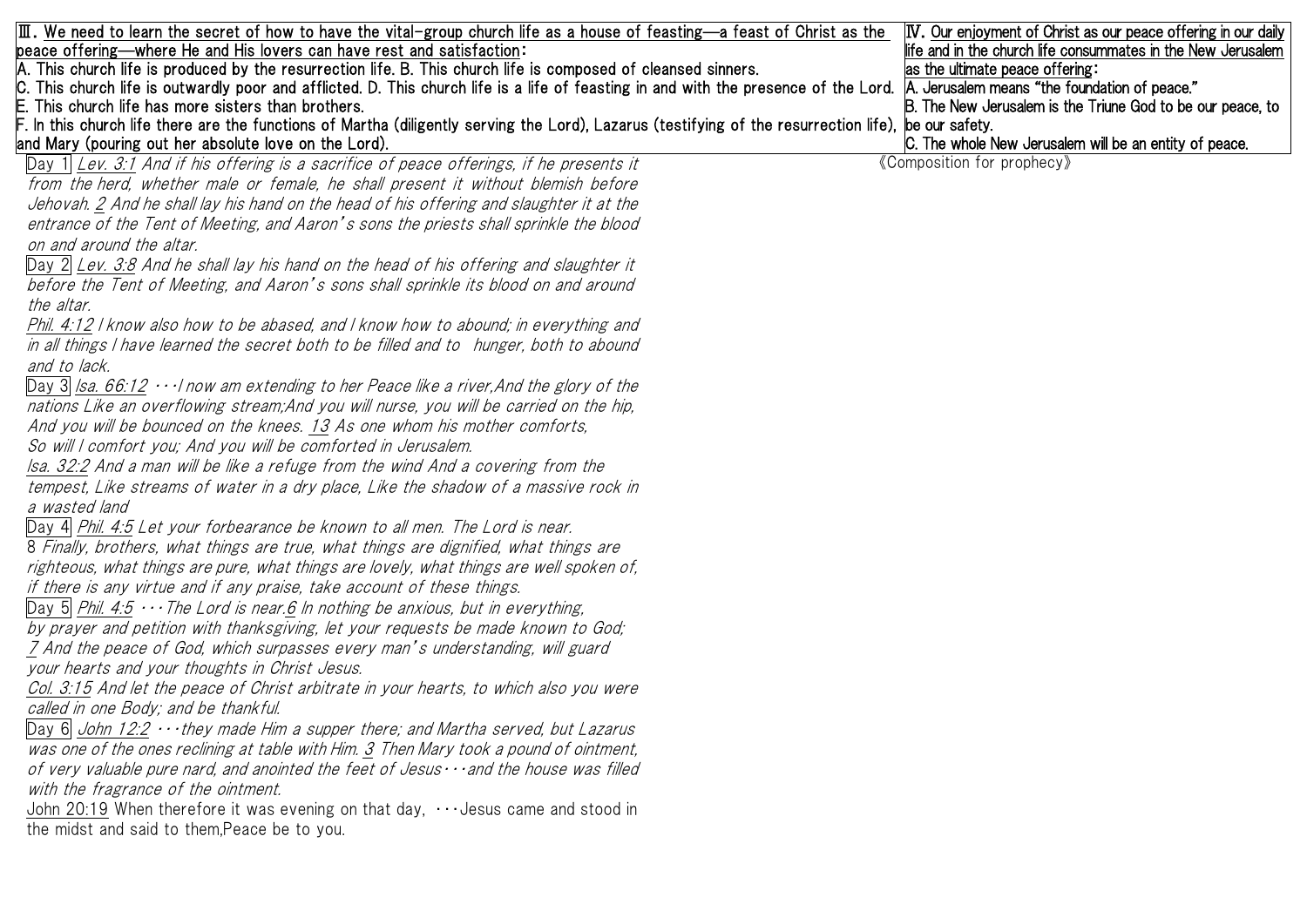$Experience(1)$ : Experiencing burnt offering and meal offering to experience Christ as peace In Leviticus the offerings are in a particular sequence. First we have the burnt offering and then the meal offering and then the peace offering. The burnt offering signifies that we must be absolutely for God, and the meal offering indicates that Christ is our daily food. When we are absolutely for God and live by feeding on Christ, the result is peace. We have peace with God and with one another. This means that when Christ satisfies us, He becomes the peace between us and God. Today we are in this peace, which is Christ.

When we get out of Christ, we have no peace. If we are short of peace, we are short of Christ. The amount of peace we have depends on how much of Christ we have. Having peace is a measurement to show us to what degree we enjoy Christ.

There is no reason for the church people not to have peace. We should not try to have peace by our own effort. The more we try in ourselves to have peace, the less peace we will have. The only way to have peace is to enjoy Christ every day. In the morning we should take Christ as our burnt offering and offer Him to satisfy God. Then we should take Him as our daily food to meet that day's particular need.

We should enjoy Christ today and forget about yesterday and about tomorrow. Yesterday is gone, and we are not in tomorrow. Since yesterday is gone, none of us can remain in it. Whether we were a failure or a success yesterday, yesterday is passed. As Christians we do not have tomorrow; we only have today. Do not bother about tomorrow—live today! What do we have today? We have Christ. Christ is today.

## For Junior/Senior High School Students

The most important thing for you as a junior/senior high school student is to study. In order to concentrate on your study, you need to have a peace in your heart. If you have a problem in the relationship with your classmates or teachers, you become mentally unbalanced so you cannot concentrate on your study. But thank the Lord. The privileges of Christians are to rejoice in the Lord always and to have peace in the Lord in any situations. You should know you do not have peace outside of the Lord but you can have peace in the Lord, since Christ Himself is your real peace. You can have peace in the Lord even when your heart become weary during your study for the college entrance exam.

John 16:33 These things I have spoken to you that in Me you may have peace. In the world you have affliction, but take courage; I have overcome the world.

In order to experience Christ as peace, first of all, give your college entrance exam to the Lord. People in the world study for themselves. But you should study for the Lord, and prepare for college entrance exam for the testimony of the Lord. And then you should give yourself and your study for college entrance exam to the Lord. After that, pray-read the words and eat Christ. At the same time, you should confess your unbelief, offenses and weakness that are enlightened in the light of the word. For example, when you read John 16:33, you do not believe the fact the Lord has overcome Satan and the world so you become apart from the Lord and be nervous. But while you are pray-reading this word, you heard a voice from the Lord saying, "You of little faith, why don't you become simple to believe my word?" A crucial thing for you in such case is to confess your unbelief and weakness immediately to the Lord.

In this way, you can experience Christ as burnt offering, meal offering, and trespass offering, and then as a result, you can enter into the peace of Christ. The peace in the Lord can not be swayed by outside circumstances, so it can calm you down during your study for college entrance exam. May you be able to concentrate on the study for college entrance exam in peace by experiencing Christ as peace offering. Amen!

## Experience $(2)$ : Let your requests be made known to God, and be guarded by the peace of God

In Philippians 4:6 Paul goes on to say, "In nothing be anxious." Often when we hear bad news, we worry and fall into anxiety. Anxiety undermines the living of Christ. Instead of being anxious, in everything by prayer and petition with thanksgiving we should make our requests known to God. Then the peace of God will guard our hearts and thoughts in Christ Jesus. The peace of God saves us from worry and anxiety.

In verse 6 Paul charges us "in everything, by prayer and petition with thanksgiving, let your requests be made known to God." The words in everything refer to the many different things which happen to us day by day. Under the Lord's blessing, many positive things happen, and we hear good news. However, we also experience negative things and hear bad news. Nevertheless, in everything by prayer and petition with thanksgiving, we should make our requests known to God. Prayer is general with the essence of worship and fellowship; petition is special for particular needs. Notice that Paul says "with thanksgiving," not "and thanksgiving." This indicates that both our prayer and petition should be accompanied by thanksgiving to the Lord. The Greek word rendered "guard" [in verse 7] may also be rendered "mount guard over." The God of peace patrols or stands guard before our hearts and thoughts in Christ. The heart is the source, and the thoughts are the issue. The peace of God guards both our hearts and our thoughts.

## For young working saints

Phil. 4:6 In nothing be anxious, but in everything, by prayer and petition with thanksgiving, let your requests be made known to God; 7 And the peace of God, which surpasses every man's understanding, will guard your hearts and your thoughts in Christ Jesus.

As a business person, difficulties are there for you always. Because of this, many people suffer from stomach aches or depression. However, thank the Lord for we have the blessing of Philippians 4: 6 and 7. You need to apply this blessing of the Word to your actual business life. Otherwise you will become like a person who does not know how to withdraw a huge sum of bank deposits and spend a poor life. From a spiritual point of view, are you not such a foolish person? This example shows that you should be blessed by applying the truth in the Word to your real life instead of pursuing the Word as a doctrine.

To apply the Word to real life, you need to speak to God first. At that time, there is no need to modify or try to make a good appearance before the Lord. Just let your request be made known to God. You can pray like this, "Lord Jesus, I do not know how to solve a certain problem in the business, and I am going to be crushed in my anxiety. But thank You Lord, I call on Your name. I will forget about my various worries that I might get fired due to my failure, I want to experience You in my work. Up to now I have fallen into unbelief and have become Satan's prey. I do not want to stay in such a miserable situation anymore....O Lord Jesus, please save me, and let me experience the peace in my suffering."

By speaking to the Lord like this, the peace of God will guard your heart and thought. Psychological strength (spiritual strength) is necessary for a business person not to be crushed by the hardship. Brother Lee, like Paul, spoke the truth with straightforwardness and received much persecution from the traditional religion. However, he testified that he was able to sleep in the Lord within the bullets flying about. You also shall be guarded in the Lord by the peace of God, enjoy peace and be able to go through business life with spiritual strength. Hallelujah!